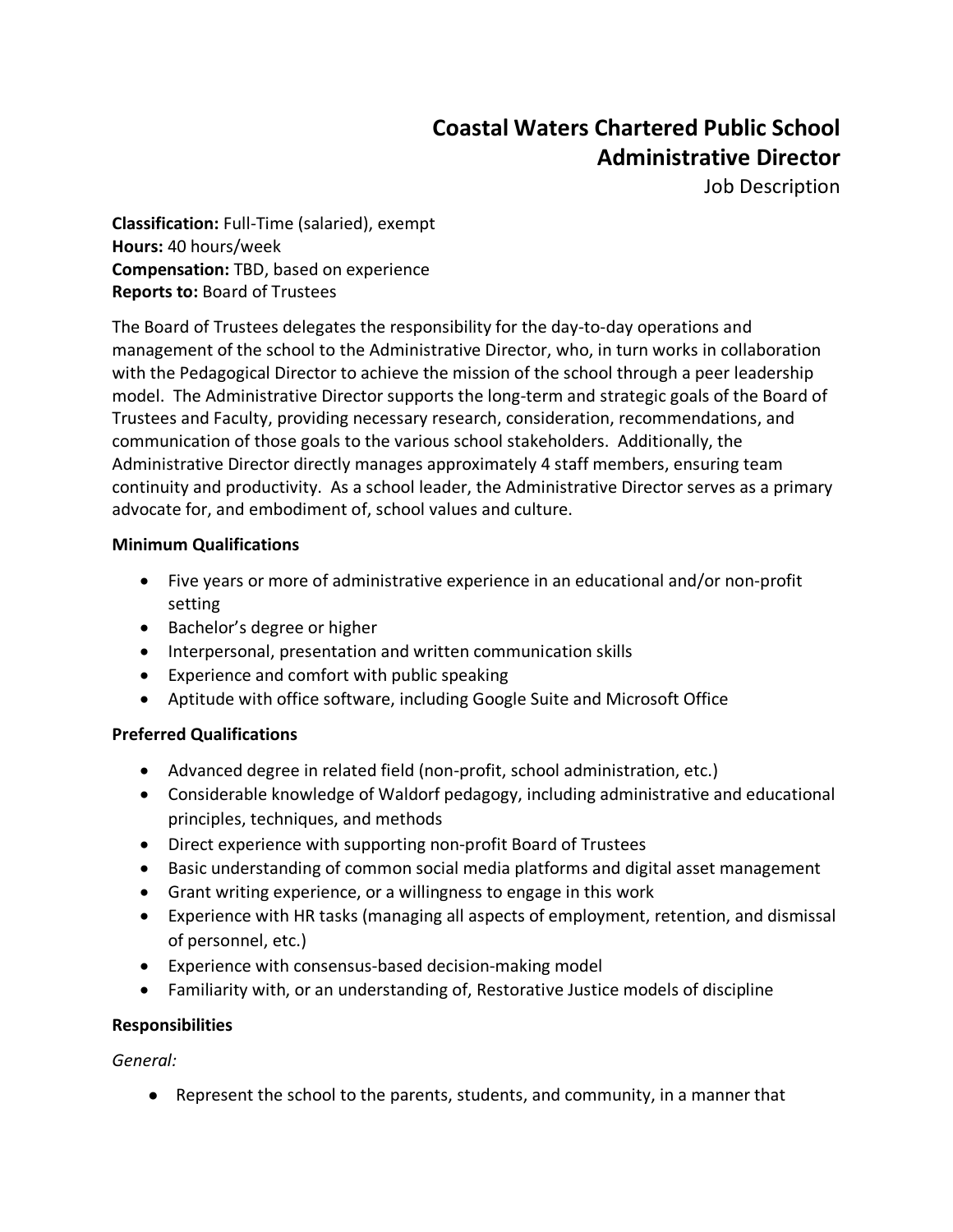creates a positive public image and promotes retention and new enrollment

- In participation with the Board and Pedagogical Director, help coordinate the development, implementation, and communication of goals, strategies, objectives, policies, and procedures of the school
- Chair meetings as needed or as assigned by the Board of Trustees, and to actively participate in committee work, ensuring an administrative perspective is reflected in committee research and recommendations
- To serve as the primary contact on behalf of the school for all media relations and legal matters

#### *Parent/Teacher/Student Relations:*

- Participate in implementation of new parent in-take process and orientation
- Ombudsperson for staff, faculty, student and parent conflict
- Oversee exit interview process and facilitate meetings with exiting families
- In participation with the Leadership Team, respond to crisis and mitigate any residual risks and concerns

#### *Human Resources:*

- Work with the Pedagogical Director and Board to oversee and manage employee benefits and salaries, orientation and training, and employment contracts
- Oversee protocols and process for hiring, retention, and dismissal of administrative personnel
- Prepare employee handbooks and maintain appropriate personnel records
- Oversee mentoring and evaluation of administrative staff

#### *Educational Policies:*

- In cooperation with Development Director, coordinate policies and procedures related to admissions, lottery, waitlists, and incoming student records
- Oversee and review distribution of student records and other student documentation

#### *Oversight of Legal Issues:*

- Oversee activities related to 501c3 status
- Work with Legal Review Team as needed
- Ensure compliance with state regulations and licensing requirements
- Work with the Pedagogical Director, Board, and its committees to carry out established school policies; to review those policies and make recommendations for changes; to attend meetings, prepare reports, maintain board records, and keep the Board informed on all aspects of the school's operation
- Represent the school in its relations with local, state, and national organizations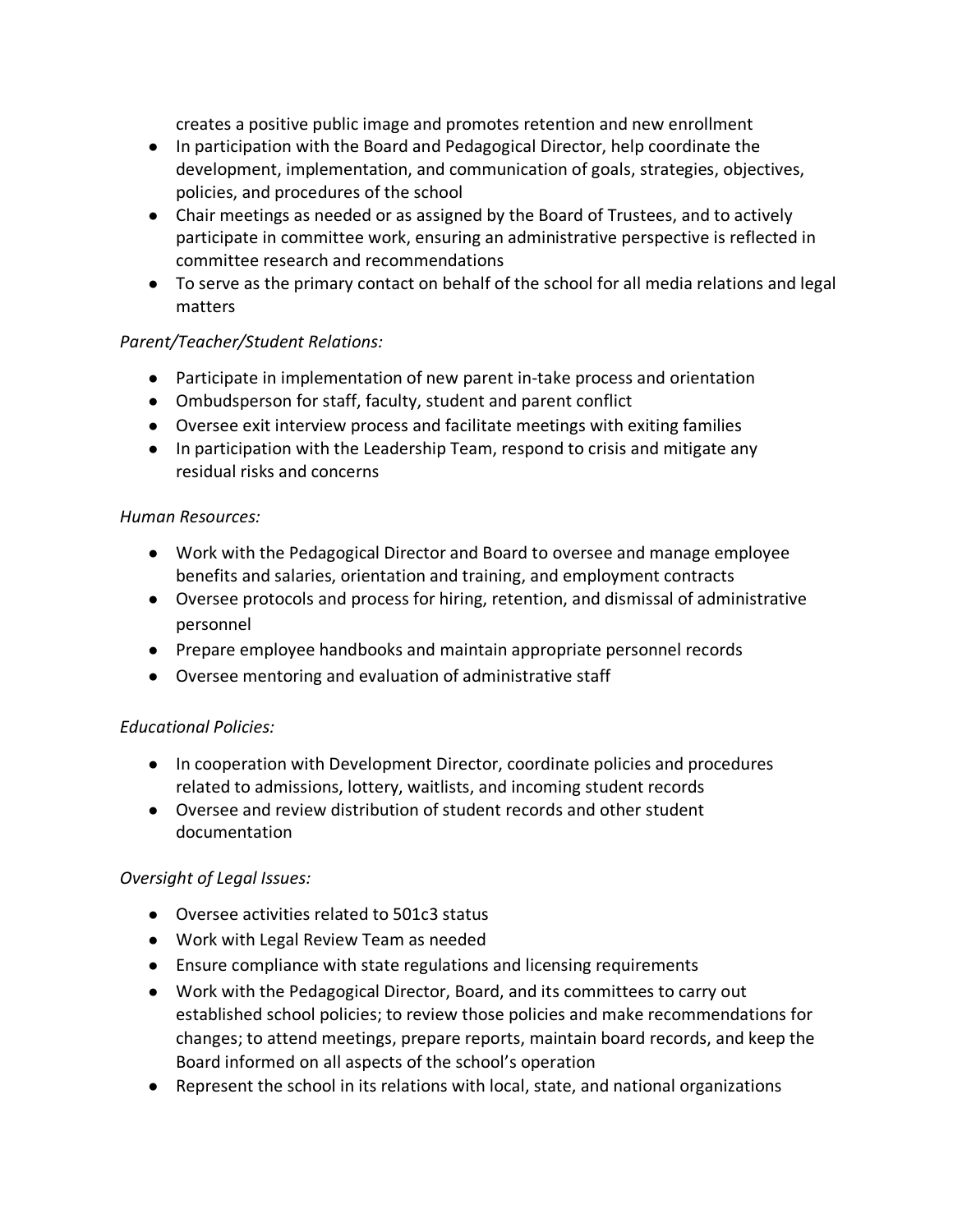● Facilitate resolutions to issues or concerns in the realms of contracts, site, finances, and logistics

### *Budgeting and Planning:*

- Work with the Pedagogical Director and Board to project for academic program needs, capital project planning, and professional development
- Oversee entire budget and actual expenses
- Oversee and steer the Strategic Planning process, including the 5-year budget
- Exercise fiscal authority and supervise the Business Manager, to ensure effective business, legal, and financial management, to include preparation of the preliminary and final budgets, and monitoring income, expenditures, collections, cash flow, employee pay and benefits, and all required state reporting

#### *Building and Grounds:*

- In conjunction with Facilities, plan for future needs of building and site
- Review and negotiate lease agreements as required
- Supervise the Maintenance Director and their work with site compliance, safety, emergency preparedness, environmental quality, contracted maintenance personnel, and campus repairs/improvements

#### *Development:*

- Actively develop relationships with key donors, alumni, alumni parents, and foundations in conjunction with the Development Director
- Participate in grant writing as needed
- Supervise the Development Director in relation to brand-aligned marketing campaigns and fund development strategies, and monitoring success
- Support community outreach, partnerships/collaborations and assist in the development of formal memorandums and agreements related to such endeavors

## *General and Administrative Support:*

- Oversee administrative communications including the Annual General Meeting, program handbooks, website, and school-wide communication
- Manage, update, and oversee Emergency Response Protocol
- Manage, update, and oversee all health and safety protocols
- Supervise the Admissions Director to ensure consistent and clear admissions standards, proper reporting of enrollment and attrition data, admissions strategies, and social media marketing strategies in alignment with school branding guidelines
- Supervise the Administrative Assistant(s) and their work with school documents, school communications, and logistics

#### **Required Meetings**

- Monthly charter school meeting(s)
- Strategic Planning Committee